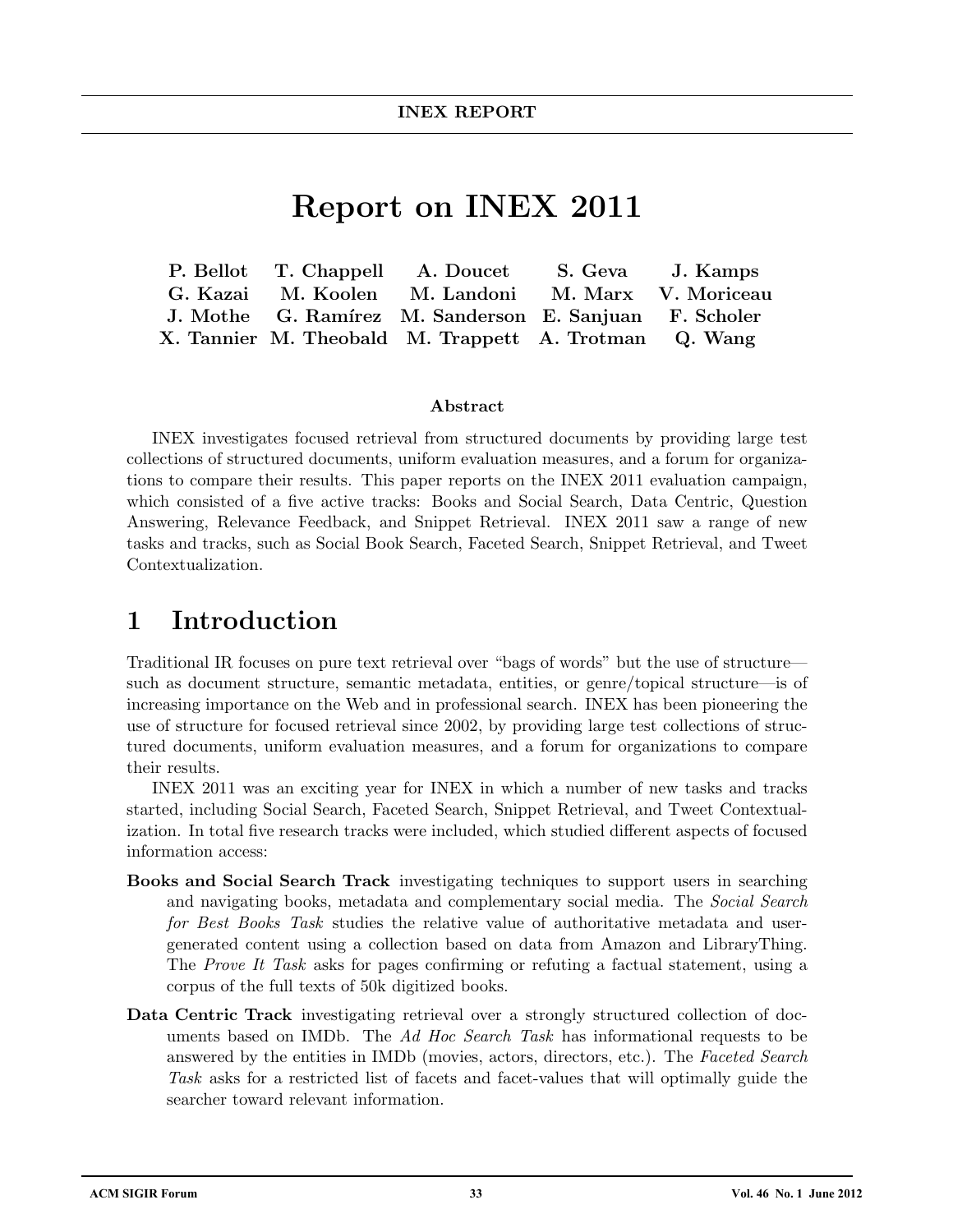- Question Answering Track investigating tweet contextualization, answering questions of the form "what is this tweet about?" with a synthetic summary of contextual information grasped from Wikipedia and evaluated by both the relevant text retrieved, and the "last point of interest."
- Relevance Feedback Track investigating the utility of incremental passage level relevance feedback by simulating a searcher's interaction. An unconventional evaluation track where submissions are executable computer programs rather than search results.
- **Snippet Retrieval Track** investigating how to generate informative snippets for search results. Such snippets should provide sufficient information to allow the user to determine the relevance of each document, without needing to view the document itself.

In the rest of this paper, we discuss the aims and results of the INEX 2011 tracks in relatively self-contained sections: the Books and Social Search track (Section [2\)](#page-1-0), the Data Centric track (Section [3\)](#page-3-0), the Question Answering track (Section [4\)](#page-4-0), the Relevance Feedback track (Section [5\)](#page-5-0), and the Snippet Retrieval track (Section [6\)](#page-7-0).

## <span id="page-1-0"></span>2 Books and Social Search Track

In this section, we will briefly discuss the aims, results and future plans of the INEX 2011 Books and Social Search Track. Further details are in [\[5\]](#page-9-0).

#### 2.1 Aims and Tasks

The goal of the INEX Book Track is to evaluate techniques for supporting users in searching, navigating and reading book metadata and full texts of digitised books. Toward this goal, the track provides opportunities to explore research questions around four areas: The Social Search for Best Books (SB) task, framed within the user task of searching a large online book catalogue for a given topic of interest, aims at comparing retrieval effectiveness from traditional book descriptions, e.g., library catalogue information, and user-generated content such as reviews, ratings and tags. The *Prove It* (PI) task aims to test focused retrieval approaches on collections of books, where users expect to be pointed directly at relevant book parts that may help to confirm or refute a factual claim. The *Structure Extraction* (SE) task aims at evaluating automatic techniques for deriving structure from OCR data and building hyperlinked table of contents. The Active Reading (ART) task aims to explore suitable user interfaces to read, annotate, review, and summarise multiple books.

A total of 47 organizations registered for the track, but only 10 groups took an active role. In this section, we will briefly discuss the SB and PI tasks. Further details on all four tasks are available in [\[5\]](#page-9-0).

#### 2.2 Test Collections

The SB task was newly introduced this year and is centered around the Amazon+Library-Thing collection of 2.8 million book descriptions in XML, containing library catalogue information as well as user-generated content (UGC) in the form of ratings, reviews and tags from Amazon and LibraryThing. Searchers are no longer limited to the information in library catalogues, but can use descriptions and opinions of other readers to search for and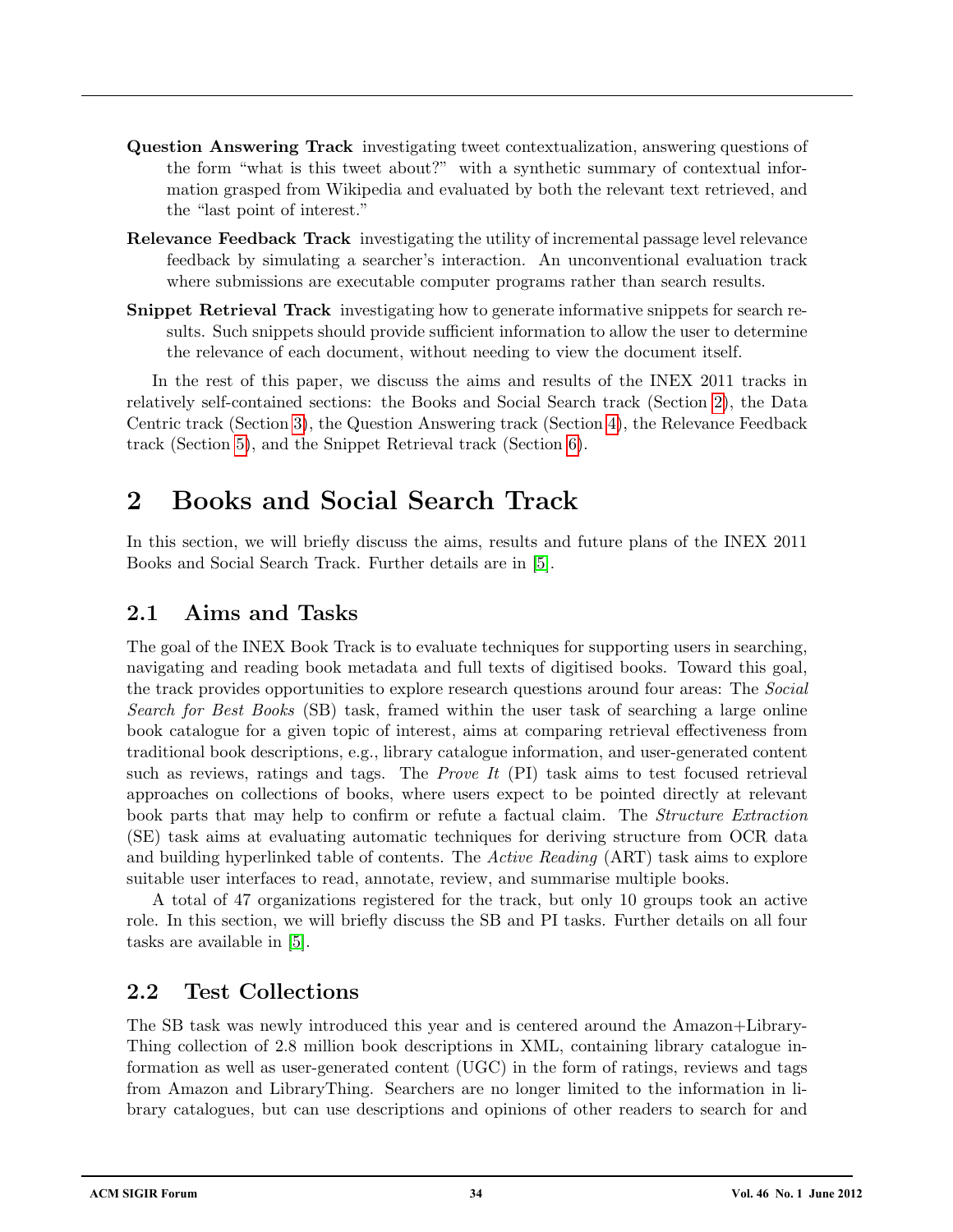select books. Currently, few search systems allow to search on UGC, and the aim of the SB task is to investigate its value for book search. The LibraryThing discussion forums are used as a source of book requests and 211 discussion topics across a broad range of subject and genres were selected for the test collection. We use the recommendation from other members as relevance judgments for evaluation. The topics from LibraryThing reveal an interesting aspect of book search in a social environment. Readers ask for recommendations that are readable for particular age groups, have good story lines or fun characters, books that are engaging or though-provoking. Such aspects are not (well) covered by traditional metadata.

The PI task builds on a collection of over 50,000 digitized out-of-copyright books of different genre (e.g., history books, text books, reference works, novels and poetry) marked up in XML. The task was first run in 2010 and was kept the same for 2011, including the 21 topics for evaluation. Most topics consist of complex factual statements with multiple atomic facts. This creates difficulties for judging, as individual parts can be confirmed or refuted on a page without the other parts being mentioned. In addition to the 6,537 pages judged last year, this year 535 pages were judged by one participating team and 419 pages were judged using AMT, to ensure all top 10 results of all official submissions were judged.

#### 2.3 Results

Four teams together submitted 22 runs for the SB task. We selected 12 fiction-related and 12 non-fiction-related topics for further analysis using AMT. The top 10 results of the 22 runs were pooled and we ask workers on Amazon Mechanical Turk (AMT) to judge books both on topical relevance and whether they are good enough to recommend as the best books on the topic. The official evaluation measure is nDCG@10.

Results show there is not much difference in performance on fiction and non-fiction book requests. However, the relevance judgment from AMT lead to a different system ranking than the suggestions from the LT forums. This supports the intuition that the requests from the LT forums represent a different scenario than ad hoc search for topical relevance. Preliminary analysis also suggests that workers treated relevance and recommendation similarly, although for recommendation the Amazon reviews are much more effective than other parts of the book descriptions. Perhaps the similarity is due to the setup of the experiment, where we asked a single worker to judge both relevance and recommendation, encouraging workers to make judgments dependent upon each other.

Two teams together submitted 21 runs for the PI task. The team from University of Massachusetts submitted the best runs, beating both participants from this and last year. Their best run always returned a confirming or refuting page at the first rank and on average of 6 confirm/refute pages in the top 10.

#### 2.4 Outlook

In this first year of the Social Search for Best Books task we found little difference between fiction and non-fiction book requests and between relevance and recommendation. Next year we will ask assessors to make judgments on specific aspects of relevance independently. We want to explicitly look at aspects such as reading level, interestingness, genre, topical relevance and recommendation. For the Prove It task we will make the topics more structured, such that atomic parts of complex statements can be judged individually.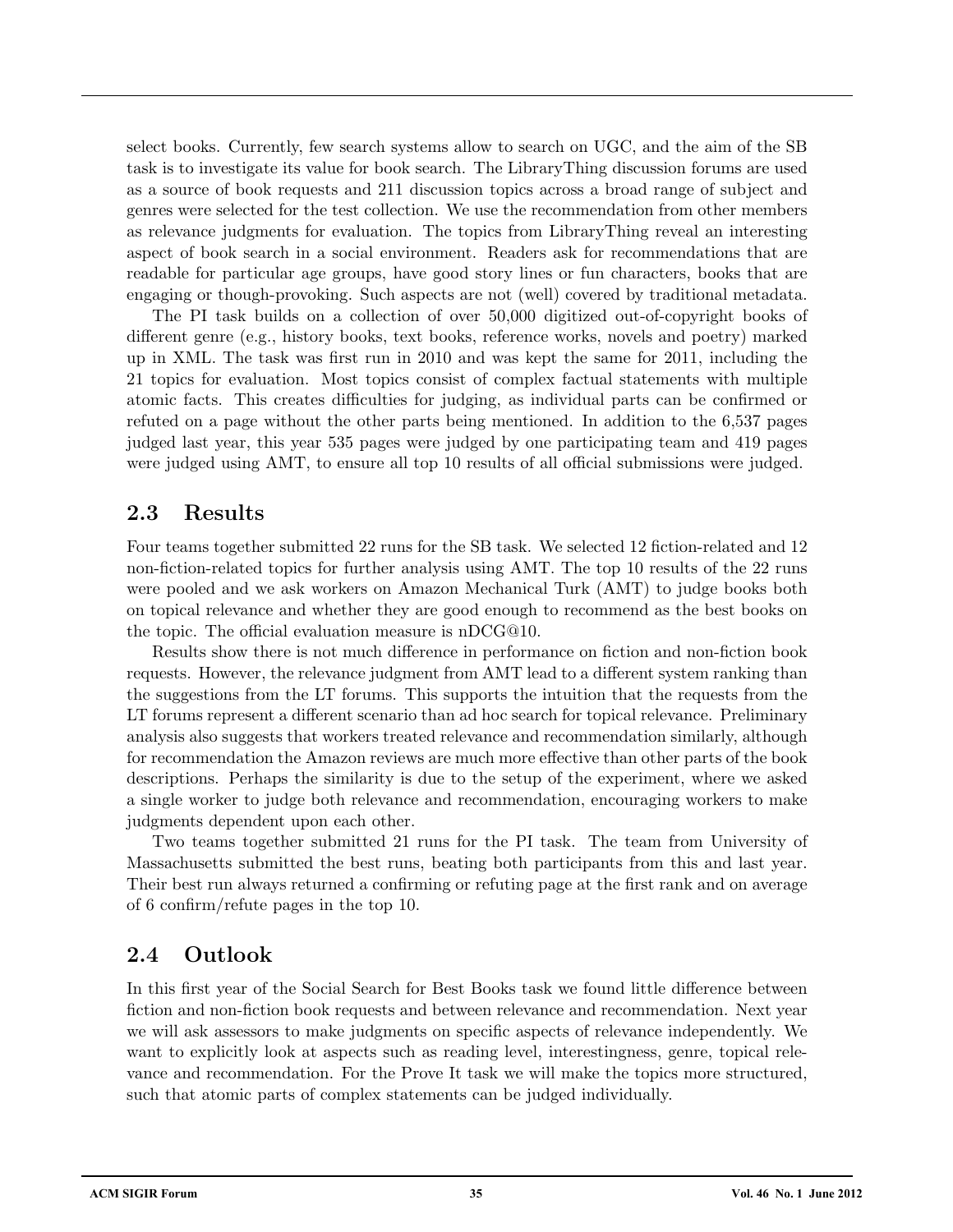## <span id="page-3-0"></span>3 Data Centric Track

In this section, we will briefly discuss the INEX 2011 Data Centric Track. Further details are in [\[12\]](#page-9-1).

### 3.1 Aims and Tasks

The goal of the Data Centric Track is to investigate retrieval techniques on highly structured XML data, where the structure is rich and carries semantic information about objects and their relationships. With richly structured XML data, we may ask how well such structural information could be exploited to improve ad hoc retrieval performance and how it could be used in helping users navigate or explore large sets of results as in a faceted search system.

The INEX 2011 Data-Centric Track uses the same IMDB data collection as in 2010, which was generated from the IMDB dump on April 10, 2010. It features two tasks: the ad hoc search task and the faceted search task. The ad hoc search task consists of informational requests to be answered by the entities in the IMDB collection (movies, actors, directors, etc.); the faceted search task asks for a restricted hierarchy of facet-values that will optimally guide the searcher towards relevant information, which is especially useful when searchers information needs are vague or complex.

### 3.2 Test Collection

Each participating group was asked to create a set of candidate topics, representative of real user needs. We asked participants to submit challenging topics, i.e., topics that could not be easily solved by a current search engine or DB system. Both Content Only (CO) and Content And Structure (CAS) variants of the information need were requested. As for the faceted search task, each topic consists of a general topic as well as a subtopic that refines the general topic by specifying a particular interest of it. For example, animation is a general topic and animation fairy-tale could be a subtopic for it. In total, 8 participating groups submitted 25 valid ad hoc topics and 15 valid general topics along with their 20 subtopics. We added the 20 subtopics to the ad hoc task. Thus, altogether we got 45 topics for the ad hoc search task and 15 topics for the faceted search task. Among them, 38 ad hoc topics were assessed by the participants who submitted runs. The relevance result of a general topic was thought to be that of all or any of its subtopics. So a total of 38 ad hoc topics and 13 faceted search topics were used in evaluations.

Each ad hoc run contains a maximum of 1,000 results per topic in the TREC format. Each faceted run consists of two files: one is the result file containing a ranked list of maximum 2,000 results per topic in the TREC format, and the other is the recommended facet-value file, which can be a static hierarchy of facet-values in XML format or a dynamic faceted search module. A reference result file generated using XPath and Lucene was provided by the organizers so that participants could submit only a facet-value file based on the reference result file.

### 3.3 Results

A total of 9 active participants submitted 35 ad hoc search runs and 13 faceted search runs. The TREC MAP metric, as well as P@5, P@10, P@20 and so on, was used to measure the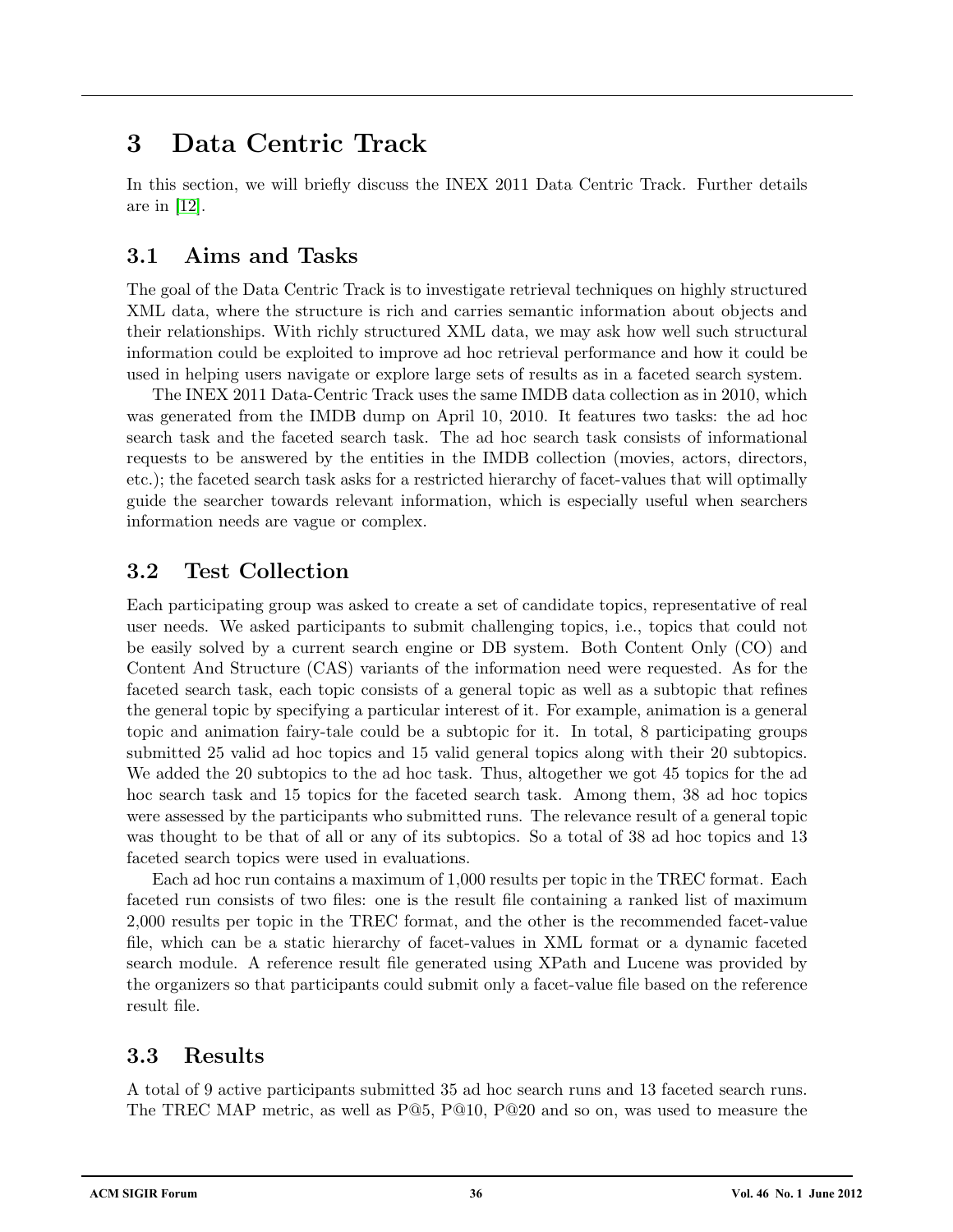performance of all ad hoc runs as whole document retrieval. The best performing runs were submitted by University of Amsterdam and Renmin University of China. They both used the traditional language modeling approaches with no structural information taken into account. However the runs that used structured retrieval models seemed promising in terms of early precisions.

For the faceted search task, since it is the first year, we used two metrics to evaluate the effectiveness of recommended facet-values to gain better understanding to the problem. One metric is the NDCG of facet-values [\[12\]](#page-9-1). The NDCG of facet-values is calculated as the NDCG of the results covered by these facet-values. Since in computing the NDCG we considered only the top ten results covered by each facet-value and also limited the number of facet-values to be evaluated to 10, most runs were measured as 0. This could be alleviated by computing the NDCG of the whole hierarchy. The other metric is the interaction cost based on a simple user simulation model [\[10\]](#page-9-2). We define users interaction cost as the number of results, facets or facet-values that the user examined before he/she encounters the first relevant result, which is similar to the Reciprocal Rank metric in traditional IR. The best run measured by the interaction cost was from University of Amsterdam, which was based on a result file generated by Indri however. Of all the runs based on the reference result file, the best one was from Renmin University of China, which used a simple redundancy-based approach to recommend facet-values.

### 3.4 Outlook

The track will be run in 2012, with the name changed to Linked Data Track since we switch the data collection from IMDB to Wikipedia pages plus DBpedia data. We expect to see more complex tasks that require closer interconnection between IR and DB techniques.

# <span id="page-4-0"></span>4 Question Answering Track

In this section, we will briefly discuss the INEX 2011 Question Answering Track that focused on contextualizing tweets. Further details are in [\[8\]](#page-9-3).

### 4.1 Aims and Tasks

Since 2008, Question Answering (QA) track at INEX moved into an attempt to bring together Focused Information Retrieval (FIR) intensively experimented in other INEX tracks (previous ad-hoc tracks and this year snippet track) on the one hand, and topic oriented summarization tasks as defined in NIST Text Analysis Conferences (TAC) [\[2\]](#page-8-0) on the other hand. Like in recent FIR INEX tasks, the corpus is a clean XML extraction of the content of a dump from Wikipedia. However QA track at INEX differs from current FIR and TAC summarization tasks on the evaluation metrics they use to measure both informativeness and readability. Following [\[6,](#page-9-4) [7\]](#page-9-5), informativeness measure is based on lexical overlap between a pool of relevant passages (RPs) and participant summaries. Once the pool of relevant passages is constituted, the process is automatic and can be applied to unofficial runs. The release of these pools is one of the main contributions of INEX QA track. By contrast, readability evaluation is completely manual and cannot be reproduced on unofficial runs. It is based on questionnaires pointing out possible syntax problems, broken anaphora, massive redundancy or other major readability problems.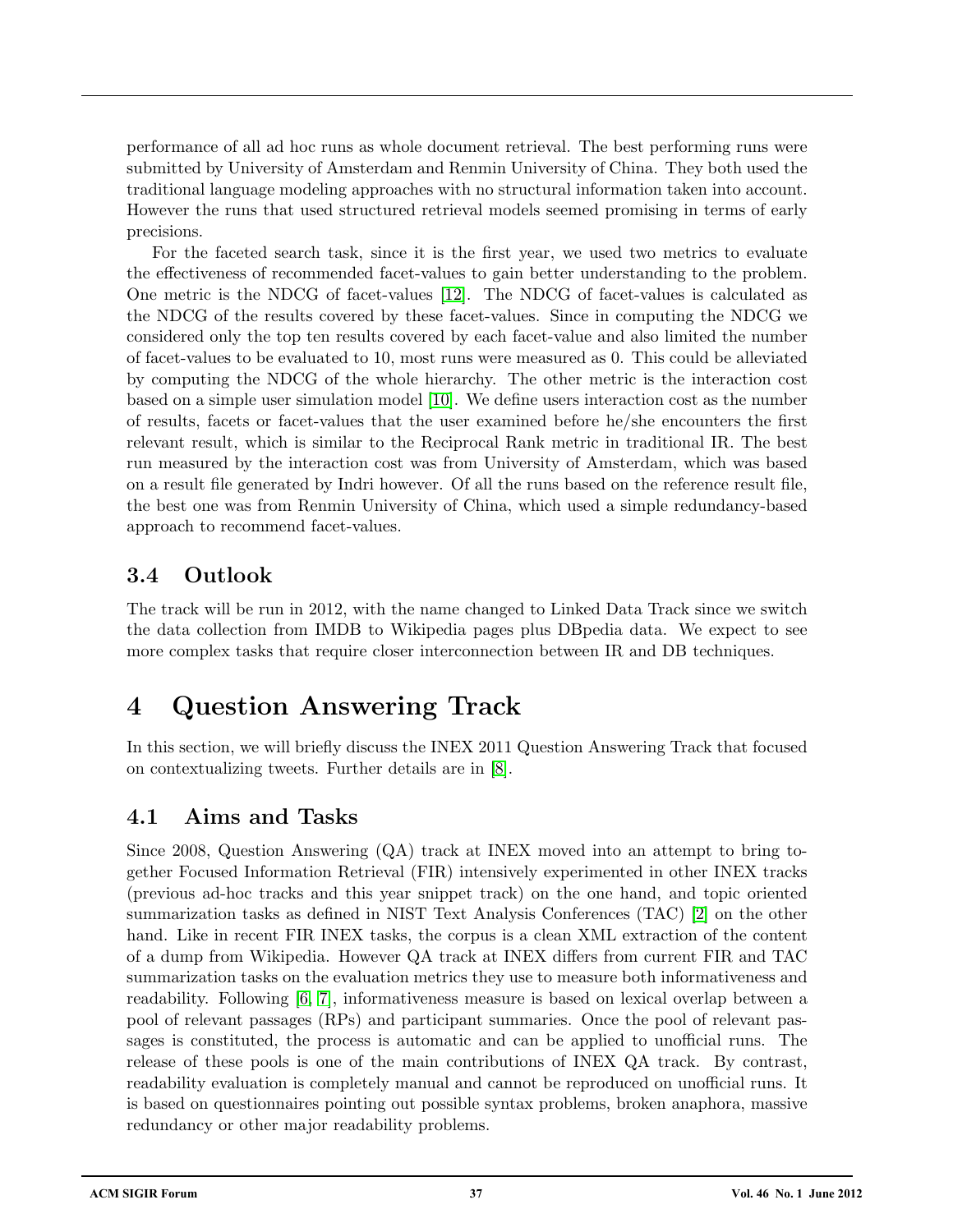Therefore QA tasks at INEX moved from the usual IR *query / document* paradigm towards *information need / text answer*. More specifically, the task to be performed by the participating groups of INEX 2011 was contextualizing tweets, i.e., answering questions of the form "what is this tweet about?". Answers could contain up to 500 words and needed to be a concatenation of textual passages from the Wikipedia dump.

#### 4.2 Results

This year, participants had to contextualize 132 tweets from the New York Times (NYT). Informativeness of answers has been evaluated, as well as their readability. 13 teams from 6 countries actively participated to this track.

Informativeness evaluation has been performed by organizers on a pool of 50 topics. For each of these topics, all passages submitted have been evaluated. To check that the resulting pool of relevant answers is sound, a second automatic evaluation for informativeness of summaries has been carried out with respect to a reference made of the NYT article corresponding to the topic.

Like in the 2010 edition, we intended to use the Kullback-Leibler divergence as described in [\[6,](#page-9-4) [7\]](#page-9-5) to evaluate the informativeness of short summaries based on a bunch of highly relevant documents. However, in 2010, references were made of complete Wikipedia pages, therefore the textual content was much longer than summaries and smoothing did not introduce too much noise. This is not the case with the 2011 assessments. For some topics, the amount of relevant passages is very low, less than the maximal summary length. We thus simply considered absolute log-diff between frequencies. Dissimilarity values are very closed, however differences are often statistically significant.

A complete baseline system based on a Indri Index and TreeTagger was provided to participants. The three top ranked runs did not use it meanwhile all other runs improving the baseline used it only to query the Indri Index, some applying special query expansion techniques. None of the participants used this year the baseline summarization system which ranks 7th among all runs when returning full sentences and 19th when returning only noun phrases.

### 4.3 Outlook

The tweet contextualization task will continue at INEX 2012 with same methodology and baseline but on a much wider range of tweet types.

# <span id="page-5-0"></span>5 Relevance Feedback Track

In this section, we will briefly discuss the INEX 2011 Relevance Feedback track. Further details are in [\[1\]](#page-8-1).

#### 5.1 Aims and Task

The Relevance Feedback track, run for the second time, involves the submission of relevance feedback algorithms by participants. These algorithms interface with an evaluation platform made available to participating organizations which simulates an end user of a search engine.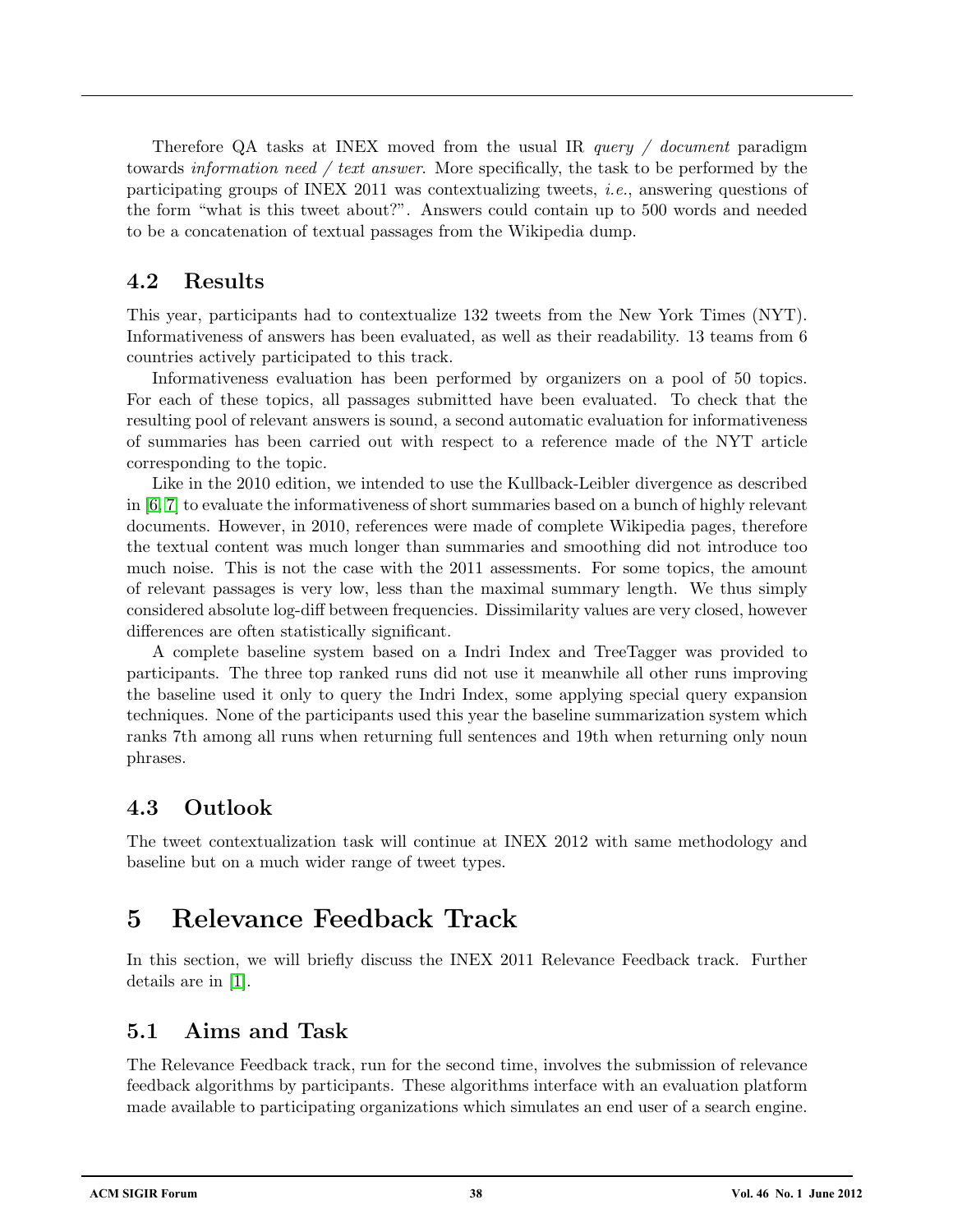The relevance feedback algorithms are presented with a number of topics and for each topic they must provide the user with the next most relevant document that has not already been returned. After seeing each document, the evaluation platform will inform the algorithm which parts of the document, if any, are relevant to the search. The algorithm may then use this information to rerank results and provide more relevant documents in the future.

#### 5.2 Test Collection

This track was run in identical fashion to the INEX 2010 Relevance Feedback track. Participating organizations submit a relevance feedback module (RFM) in the form of a Java library. Each RFM implements a particular algorithm for ranking and reranking a list of provided documents according to feedback passed to it. The RFMs are each evaluated by an evaluation platform (EP) that links the RFMs, provides them with a hitherto unknown set of documents and simulates a user making use of the system, looking through the documents returned by the RFM and providing relevance judgments based on preexisting relevance assessments. The RFMs are then scored based on how well they returned relevant information to the simulated user.

The main innovation between the INEX 2010 and 2011 versions of the track was the availability of a native client module that would interface with a relevance feedback module written in another programming language. This was to address the issues involved with requiring all relevance feedback modules to be written in Java.

#### 5.3 Results

Two groups submitted a total of four Relevance Feedback Modules to the 2011 version of the track (down from 10 groups in 2010) due to the track running particularly late. QUT resubmitted the reference Relevance Feedback Module described in the next paragraph while the University of Otago submitted three native client submissions using the supplied driver. As with the INEX 2010 version of the track, a Lucene-based reference module was provided by QUT. This reference module used a scrolling character buffer which was filled with relevant passages and filtered for popular terms (ranked by term frequency), which were used to expand the search query. The University of Otago made three submissions of a native client that uses the ATIRE search engine with various settings, including Rocchio pseudorelevance feedback and tuning. These submissions did not incorporate the supplied feedback, leaving the reference module as the only submission to use this information. The basic module, which incorporated BM25, and the Rocchio pseudo-relevance feedback module achieved nearly identical performance while the tuned version achieved greater early precision.

### 5.4 Outlook

With the availability of a wide range of effective IR platforms (Lucene, Indry, Terrier, Zettair, Wumpus, Ant, etc.) fewer IR researchers are still building their own systems from scratch. The Feedback Track will continue at INEX 2012, but with the more general aim to promote system and component building by participants, by giving a platform to "show your code."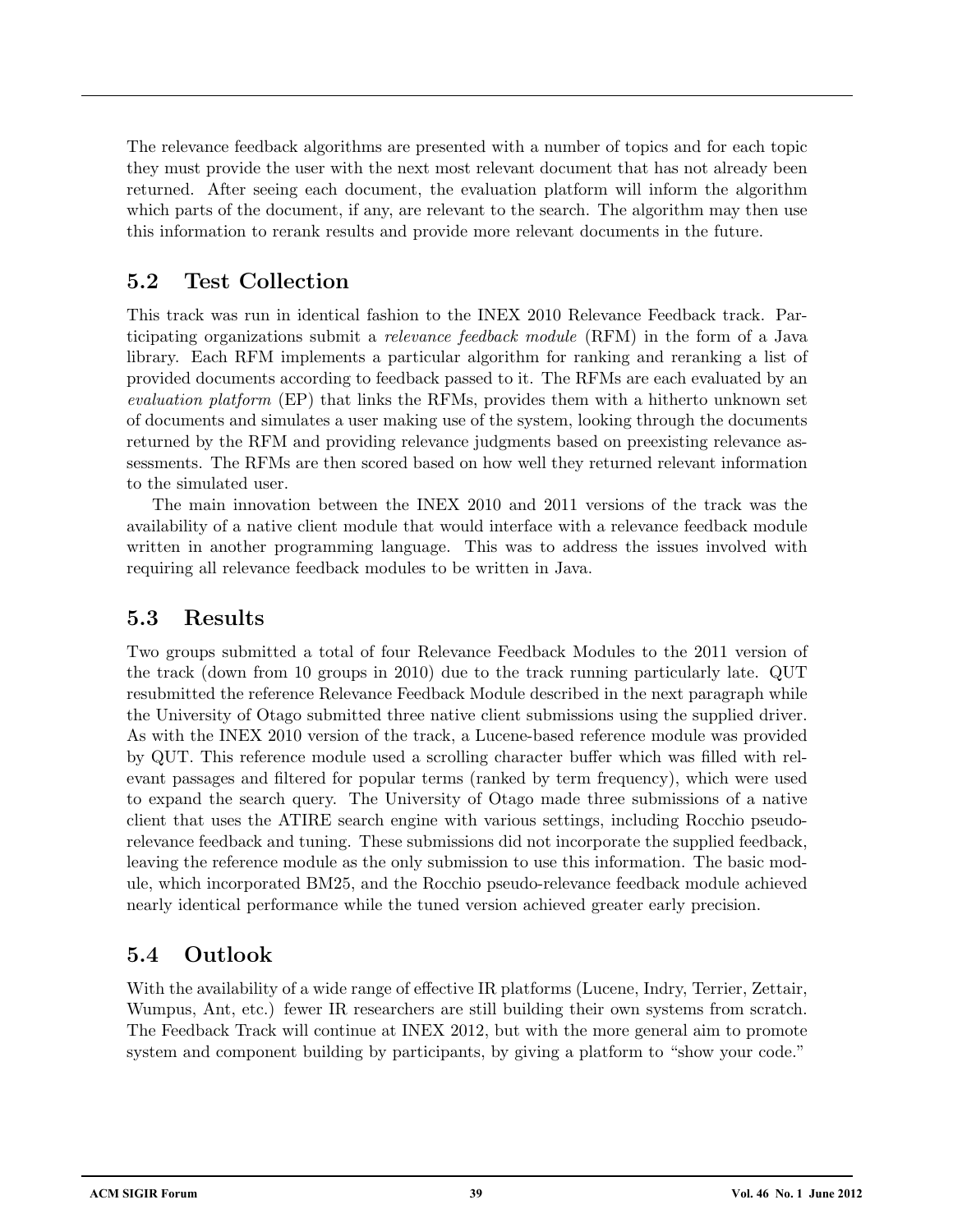# <span id="page-7-0"></span>6 Snippet Retrieval Track

In this section, we will briefly discuss the INEX 2011 Snippet Retrieval Track. Further details are in [\[11\]](#page-9-6).

### 6.1 Aims and Task

The goal of the snippet retrieval track has been to determine how best to generate informative snippets for search results. Such snippets should provide sufficient information to allow the user to determine the relevance of each document, without needing to view the document itself, allowing the user to quickly find what they are looking for. The task was to return a ranked list of documents for the requested topic to the user, and with each document, a corresponding text snippet describing the document. Each run was allowed to return up to 500 documents per topic, with a maximum of 300 characters per snippet.

### 6.2 Test Collection

The Snippet Retrieval Track uses the INEX Wikipedia collection introduced in 2009 — an XML version of the English Wikipedia, based on a dump taken on 8 October 2008, and semantically annotated as described by Schenkel et al. [\[9\]](#page-9-7). This corpus contains 2,666,190 documents. A set of 50 topics were taken from the INEX 2009 Ad Hoc Track [\[3\]](#page-8-2). Each topic contains a short content only (CO) query, a content and structure (CAS) query, a phrase title, a one line description of the search request, and a narrative with a detailed explanation of the information need, the context and motivation of the information need, and a description of what makes a document relevant or not.

To determine the effectiveness of the returned snippets at their goal of allowing a user to determine the relevance of the underlying document, manual assessment has been used. The documents for each topic were manually assessed for relevance based on the snippets alone, as the goal is to determine the snippet's ability to provide sufficient information about the document. Each topic within a submission was assigned an assessor. The assessor, after reading the details of the topic, read through the top 100 returned snippets, and judged which of the underlying documents seemed relevant based on the snippets. To avoid bias introduced by assessing the same topic more than once in a short period of time, and to ensure that each submission is assessed by the same assessors, the runs were shuffled in such a way that each assessment package contained one run from each topic, and one topic from each submission.

Submissions were evaluated by comparing the snippet-based relevance judgements with the existing document-based relevance judgements, which were treated as a ground truth. The primary evaluation metric used is the geometric mean of recall and negative recall (GM). A high value of GM requires a high value in recall and negative recall — i.e. the snippets must help the user to accurately predict both relevant and irrelevant documents. If a submission has high recall but zero negative recall (e.g. in the case that everything is judged relevant), GM will be zero. Likewise, if a submission has high negative recall but zero recall (e.g. in the case that everything is judged irrelevant), GM will be zero.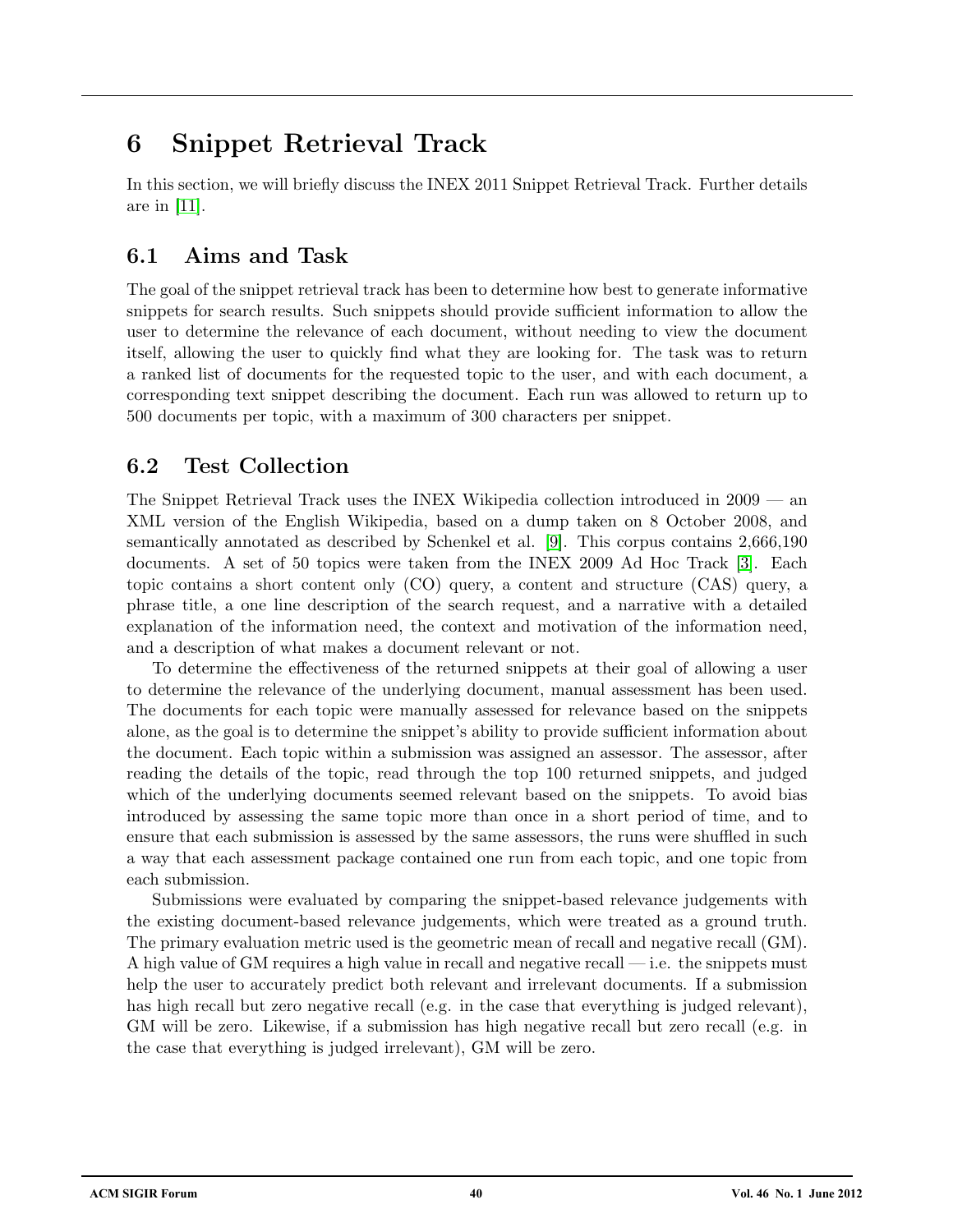#### 6.3 Results

In total, 44 runs were accepted from a total of 56 runs submitted. These runs came from 9 different groups, based in 7 different countries. The highest ranked run was 'p72-LDKE-1111', submitted by the Jiangxi University of Finance and Economics. No run scored higher than 47% in recall, with an average of 35%. This indicates that poor snippets were causing users to miss more than half of all relevant results. Negative recall was high, with no run scoring below 80%, signifying that users are able to identify most irrelevant results based on snippets. We refer to [\[11\]](#page-9-6) for further details and analysis of the results.

### 6.4 Outlook

The captioning problem in IR is far from solved, and the snippet retrieval track will continue at INEX 2012.

# 7 Envoi

This complete our walk-through of the five tracks of INEX 2011. The tracks cover various aspects of focused retrieval in a wide range of information retrieval tasks. This report has only touched upon the various approaches applied to these tasks, and their effectiveness. The formal proceedings of INEX 2011 are being published in the Springer LNCS series [\[4\]](#page-9-8). This volume contains both the track overview papers, as well as the papers of the participating groups. The main result of INEX 2011, however, is a great number of test collections that can be used for future experiments.

INEX 2012 will see some exciting changes. After ten INEX workshops organized as a stand-alone event, INEX decided to team up with CLEF, and the INEX 2012 workshop will be held during CLEF in Rome on September 17–20. The schedule for INEX 2012 is therefore earlier than in previous years, and at the time of writing INEX 2012 has started and will continue the tracks of INEX 2011 with a number of exciting innovations. The Social Book Search track will continue exploring the relative value of formal description and social media for search and recommendation. The Data Centric Track will evolve into a Linked Data Track focusing on <http://dbpedia.org/> and <http://en.wikipedia.org/>. The Question Answering track lost it's or original QA focus and continue with tweet or post contextualization. The Feedback track will continue and widen its scope to other IR system components—e.g., "show me your code." And the Snippet track will continue to look at effective forms of captioning conveying the relevance of complex search results.

# References

- <span id="page-8-1"></span>[1] T. Chappell and S. Geva. Overview of the INEX 2011 relevance feedback track. In Geva et al. [\[4\]](#page-9-8).
- <span id="page-8-0"></span>[2] H. Dang. Overview of the TAC 2008 Opinion Question Answering and Summarization Tasks. In Proc. of the First Text Analysis Conference, 2008.
- <span id="page-8-2"></span>[3] S. Geva, J. Kamps, M. Lethonen, R. Schenkel, J. Thom, and A. Trotman. Overview of the INEX 2009 ad hoc track. In S. Geva, J. Kamps, and A. Trotman, editors, Focused Retrieval and Evaluation, volume 6203 of LNCS, pages 4–25. Springer, 2010.